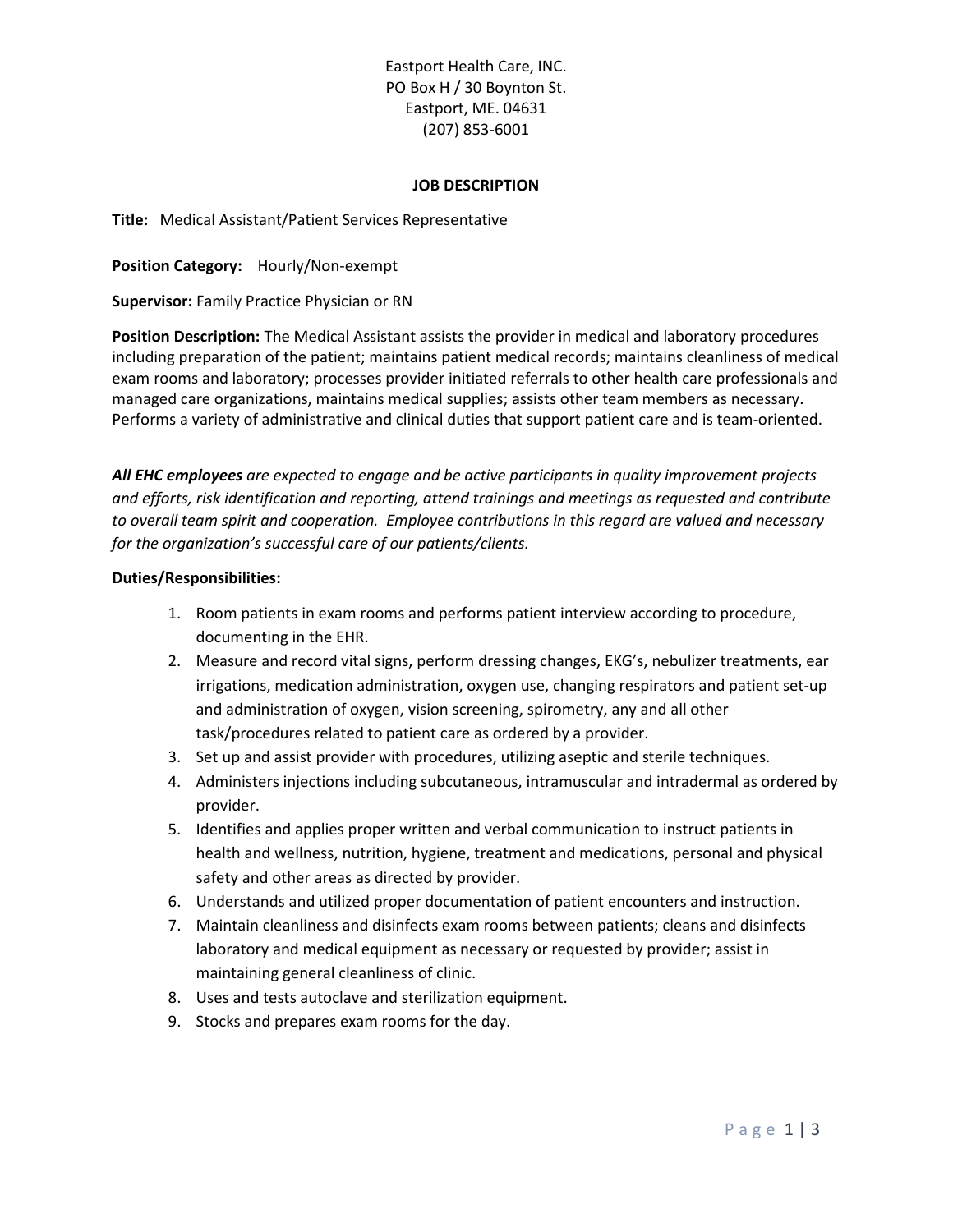- 10. Draw blood, process and send out blood, urine and other specimens according to established laboratory procedures; may perform in-house labs and document results (e.g. HbA1C, PTINR, UA, etc.). Make necessary documentation in patient's electronic medical record.
- 11. May organize and maintain laboratory. Perform laboratory procedures as ordered by provider, in accordance with applicable federal, state or other agency requirements.
- 12. Organize, maintain, and order general medical and laboratory supplies, inventory and records pertaining to same.
- 13. May organize and maintain a tracking system for pap smears and mammograms.
- 14. Update computer data bases associated with state subsidized medical programs (e.g. Maine Immunization Program, Maine Breast and Cervical Program) as needed or requested by the provider or manager.
- 15. Schedule appointments with other physicians or agencies when referred by provider; contact managed care and insurance companies as necessary to confirm benefits or obtain prior authorization for medical procedures and referrals; maintain record of referrals completed, including date accomplished, date patient notified of appointment and other applicable information as required by provider.
- 16. Type referral letters when provider refers a patient to another physician or agency. Gather needed documentation and send with the referral letter.
- 17. Assist the provider in obtaining medication Prior Authorizations for patients as needed.
- 18. Documents and mails letters to patients that do not show for appointments, according to policy.
- 19. Assist the provider in the accomplishment of other tasks as requested by provider or office manager.
- 20. Package up biological waste according to guidelines and prepare for pick up.
- 21. Maintain refrigerator/freezer log; perform daily, weekly, monthly checks including but not limited to: AED, refrigerated medications, medication cabinet, etc.
- 22. Order outside labs, procedures as directed by provider (e.g. X-rays, MRI)
- 23. Maintain MDS log.
- 24. Open and close clinic as necessary.
- 25. Adheres to all EHC Policies and Procedures.
- 26. Attends education, training and meetings as requested and required.
- 27. Performs other tasks, within scope, as deemed necessary by supervisor.

## **Minimum Entrance Requirements:**

- **1.** Current BLS certification
- **2.** Minimum, one year working experience as a medical assistant and/or phlebotomy technician in outpatient clinic or laboratory. Current AAMA certification as a Certified Medical Assistant preferred; current ASPT certification as Certified Phlebotomy Technician or one-year training experience preferred.
- **3.** Excellent verbal/written communication skills.
- **4.** Proficient typing computer skills and basic knowledge of computer use.
- **5.** Prefer experience with Electronic Health Record.